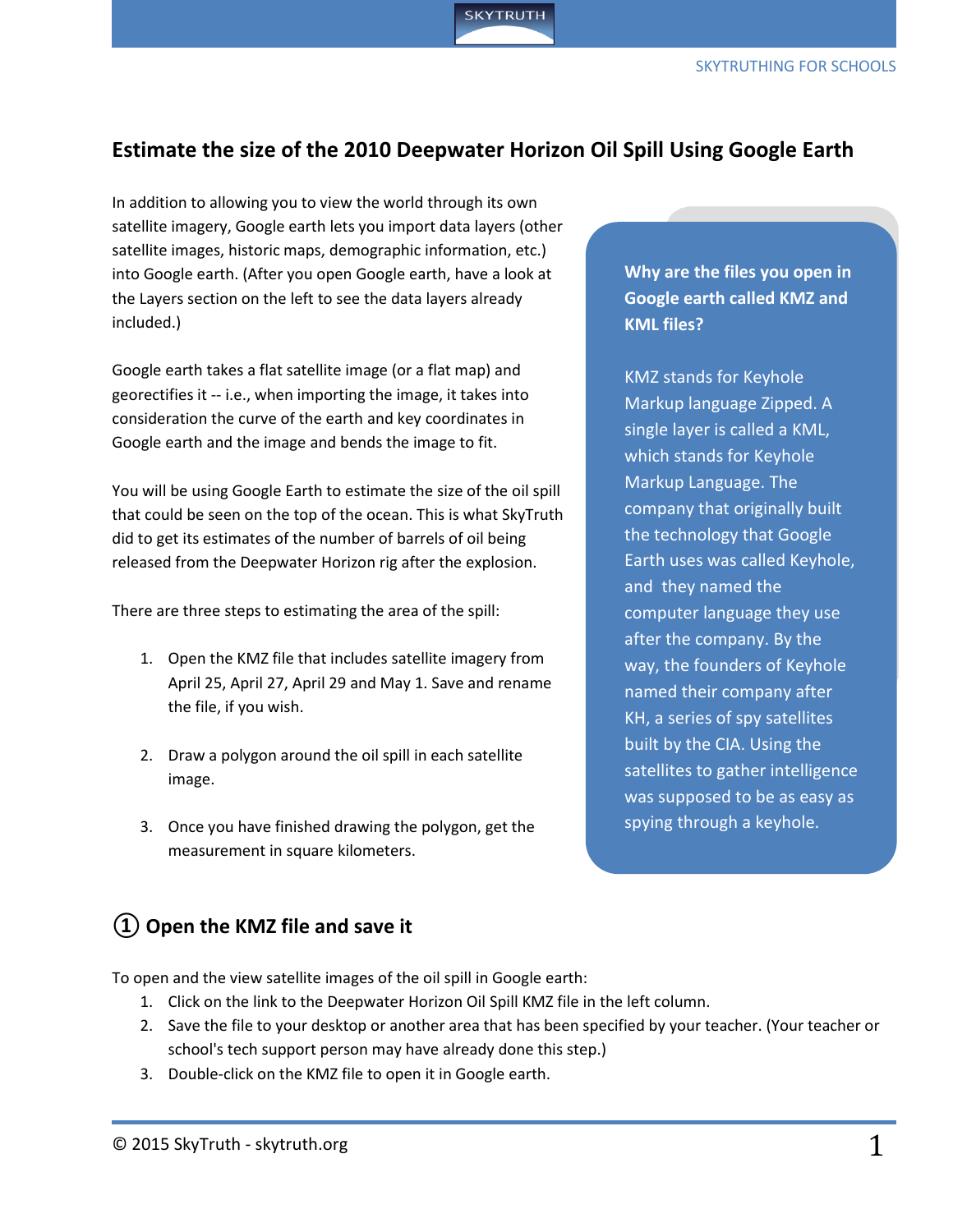

- 4. The KMZ file will automatically open to satellite imagery from April 25. If it is not already checked, click the checkbox next to the Deepwater Horizon Oil Spill KMZ. The approximate placement of the Deepwater Horizon underground oil leak is marked.
- 5. Before you begin working with the satellite image, move the KMZ file from Temporary Places to My Places. If you don't do this, any changes you make to the KMZ file will be lost if Google earth unexpectedly closes for some reason. To do this:
	- a. Right-click on the KMZ file in Places >> Temporary Places on the left side of Google earth. Select Save to My Places. This moves the KMZ file from Temporary Places to My Places.
	- b. Click the arrow to the left of the KMZ file. This will open up the layers that include satellite imagery for each date.
	- c. If multiple people will be using the computer you're working on, you may want to save your KMZ file by a different name. To do that, right-click on the KMZ file and select Rename.

# **② Draw a polygon around the oil spill**

The next step is to draw a polygon around the oil spill. It's easiest to do this if you are looking straight down on the map with North at the top. To adjust the map, click on the satellite image, then type R. (You can do this any time the map orientation needs adjusting, as long as no dialog boxes are open.)

Before you start to draw your polygon, make sure that you have the oil spill sized large enough to be able to draw a polygon around it. Also make sure that the entire spill is visible on the screen. While you are drawing a polygon, you can't move or resize the map.

To draw a polygon around an oil spill:

- 1. If not already selected, click the radio button next to the satellite image you will be working with.
- 2. Click the polygon icon in the top menu:  $[2]$  (If you hover your mouse over the icons, you'll see a tooltip that describes what each tool does.)
- 3. A "New Polygon" dialog box opens. Note that this box must be open while you are drawing your polygon. (It may open on top of your map; if this is the case, you can drag it out of the way so you can see the oil spill.)
- 4. Give your polygon a name, then click the Style, Color tab to select colors for the fill and outline of your

#### **Google earth Tips and Tricks:**

Click + R - Re-orients your view to looking straight down with North at the top.

The Exit ground-level view button (top right) will get you back to viewing the world from above.

Drawing polygons - the dialog box must stay open in order to draw. Don't click OK until you are finished and ready to save your work.

The New Polygon dialog box will almost always cover up your work area but you can drag it out of the way.

polygon. Try setting your Polygon Area opacity to 0% so you can see the oil slick while you draw it. You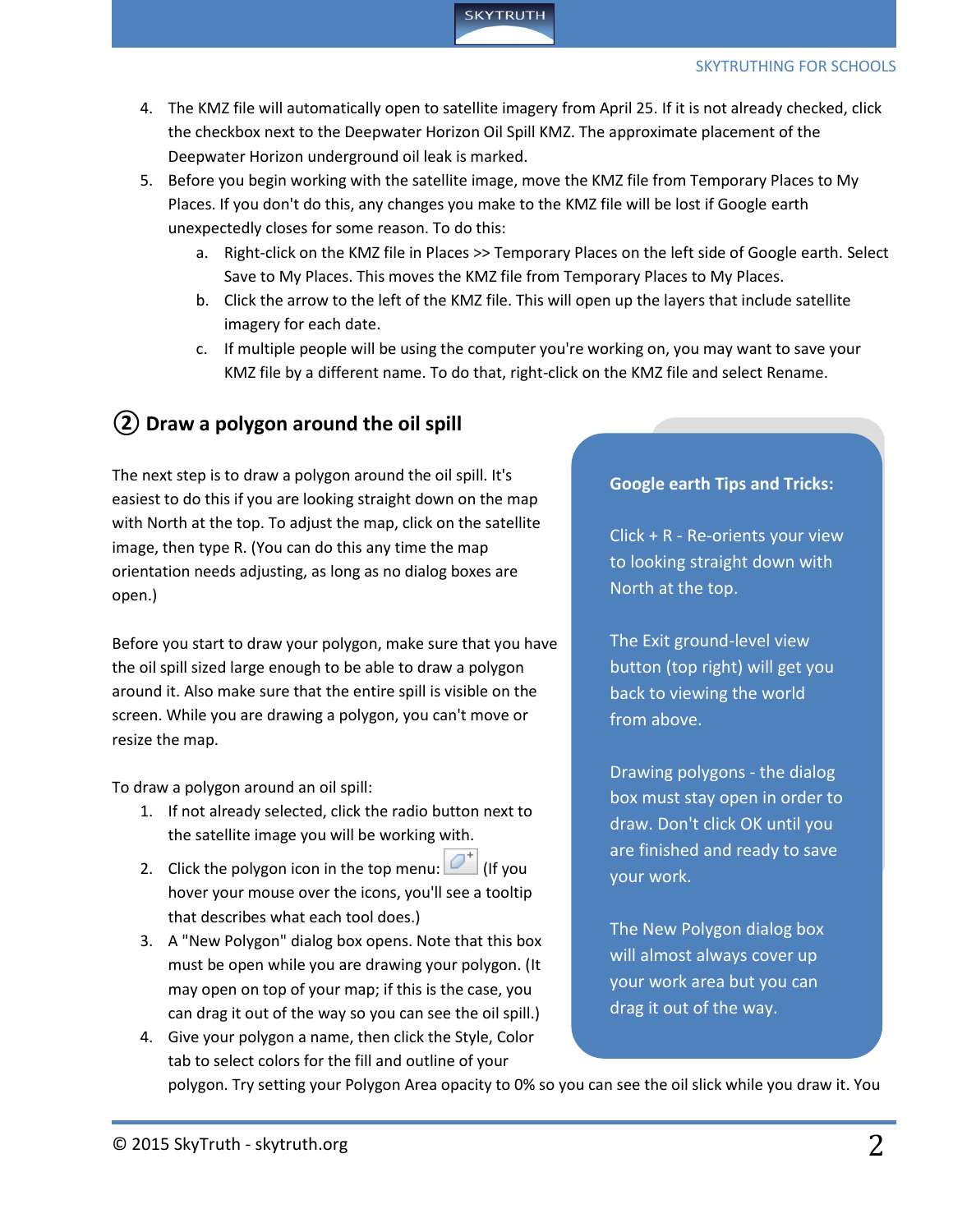

can change the outline and fill settings after you've drawn your polygon.

- 5. Use your mouse to draw a line around the spill. You can also use your mouse to click points and these will stitch themselves together into a polygon. If you want to adjust your points, you can tap and move them. You can also delete a point by selecting it (click on it) and then right-clicking.
- 6. When you are finished, click the OK button at the bottom of the New Polygon dialog box. (This saves your work.)

#### **③ Get the measurement of the oil spill**

- 1. Right click the polygon layer that you just created and select Properties.
- 2. Click the Measurement tab. Write down the Area in square kilometers.
- 3. You can print out the worksheet in this Guide to write down measurements and do your calculations of volume and flow rate.

You can see a lot of strange and wonderful things using satellites. Plug these coordinates into the Search box (top left of Google earth) to see a few. Some are pretty small, you may have to zoom in to see them.

> 19°56'56.96″S 69°38'1.83″W 38°29'0.16″N 109°40'52.80″W -25.344375, 131.034401 51.848637, -0.55462 35.027185, -111.022388 44.525049, -110.83819 -33.350534, -71.653268 -33.867886, -63.987 26.357896, 127.783809